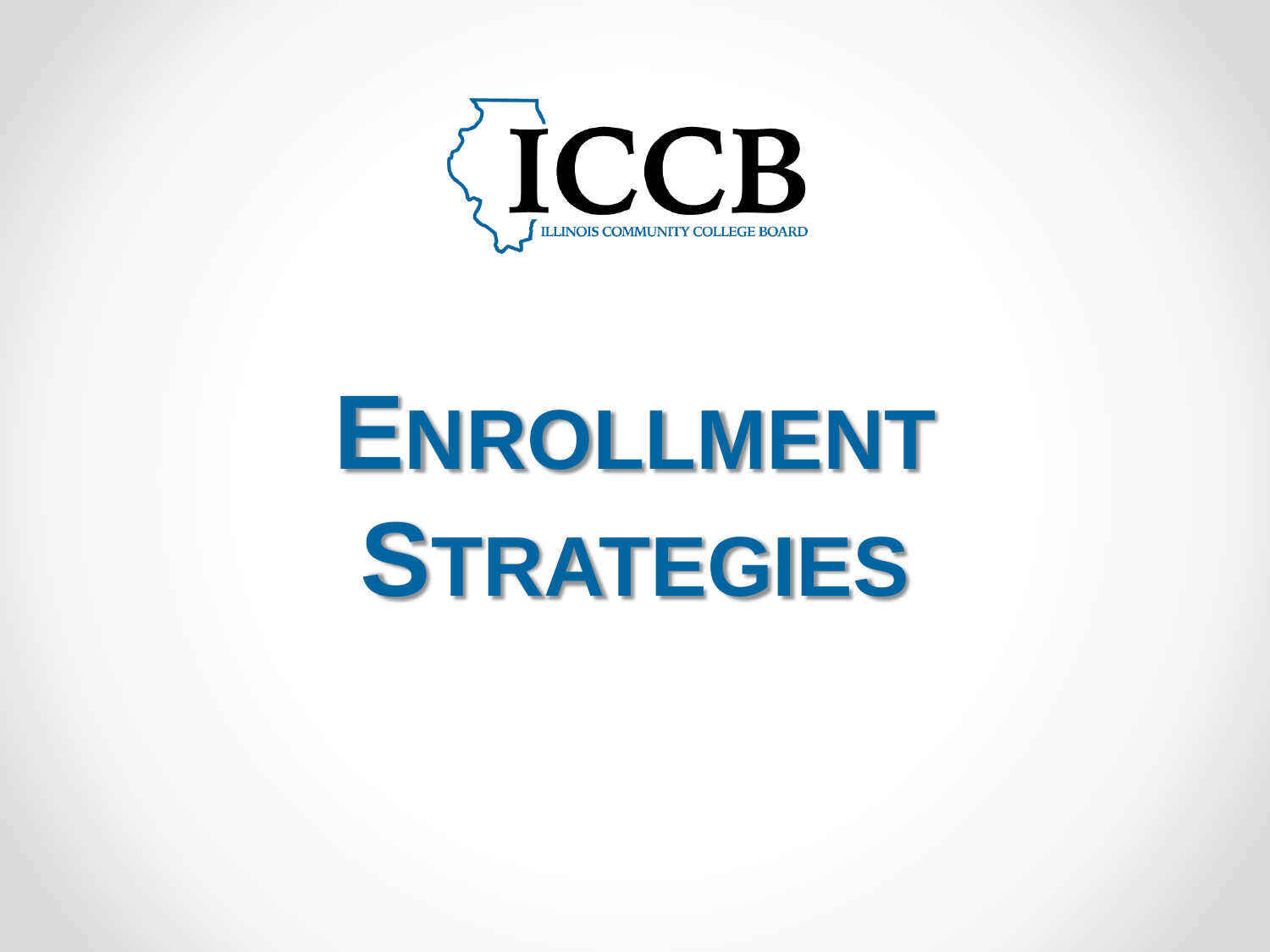#### **STRATEGIC ENROLLMENT MANAGEMENT**

- Increase collaboration across the college community
- Create a data-rich environment to inform decisions
- Establish comprehensive student enrollment goals
- Promote student success by facilitating effective strategic and financial planning
- Strengthen communications and marketing with internal and external stakeholders

Source: American Association of Collegiate Registrars and Admissions Officers (2009) *Applying SEM at the Community College,* edited by B Bontrager & B. Clemetsen. AACRAO, Washington D.C.

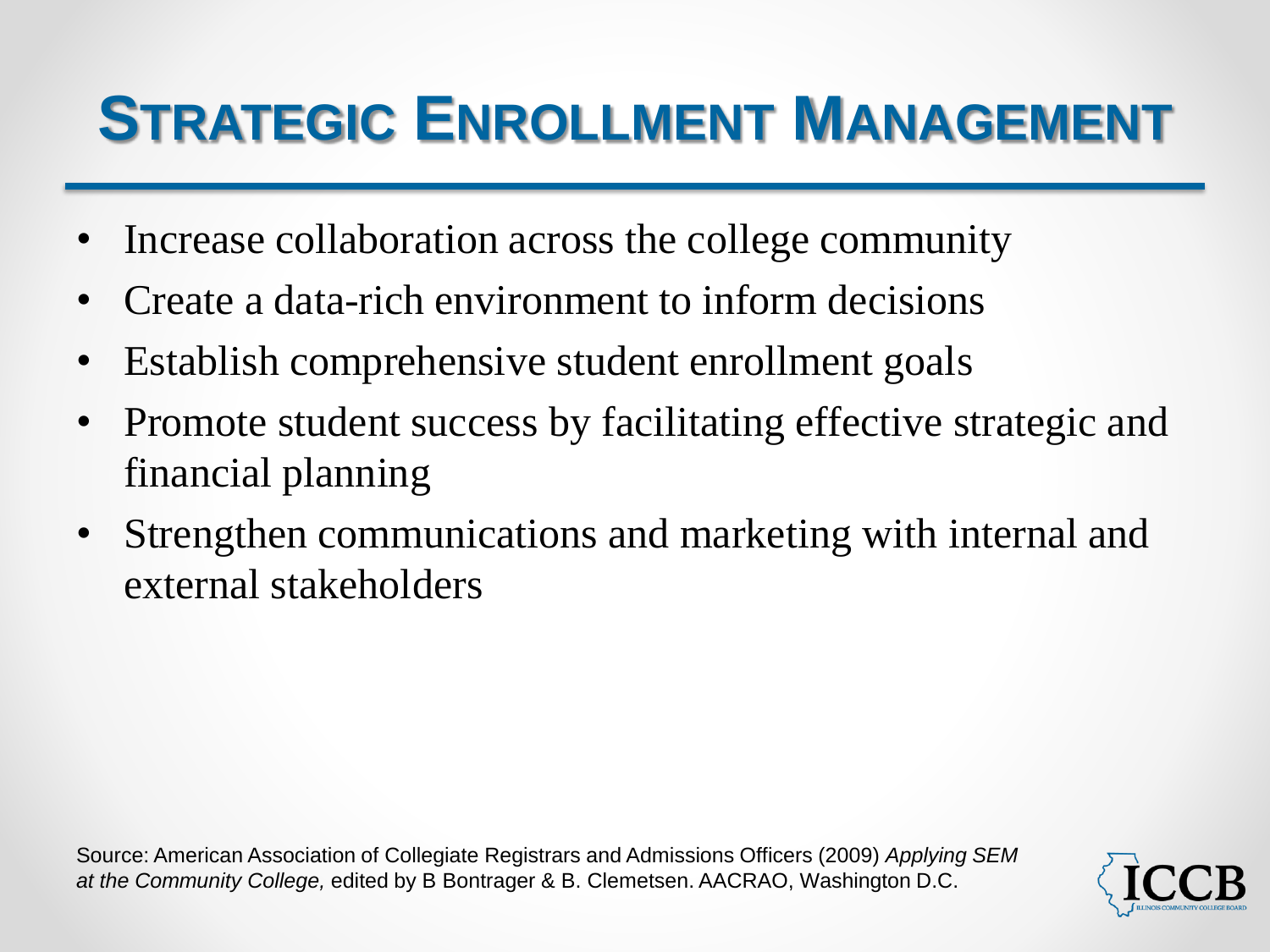## **PRE-ENROLLMENT**

- Preliminary financial aid estimates
- Customized electronic communications
- Standardized communications plan
- Pre-enrollment success course
- One-stop enrollment caravan

Source: Education Advisory Board (2017) *Increasing Enrollment in Today's Community Colleges.*

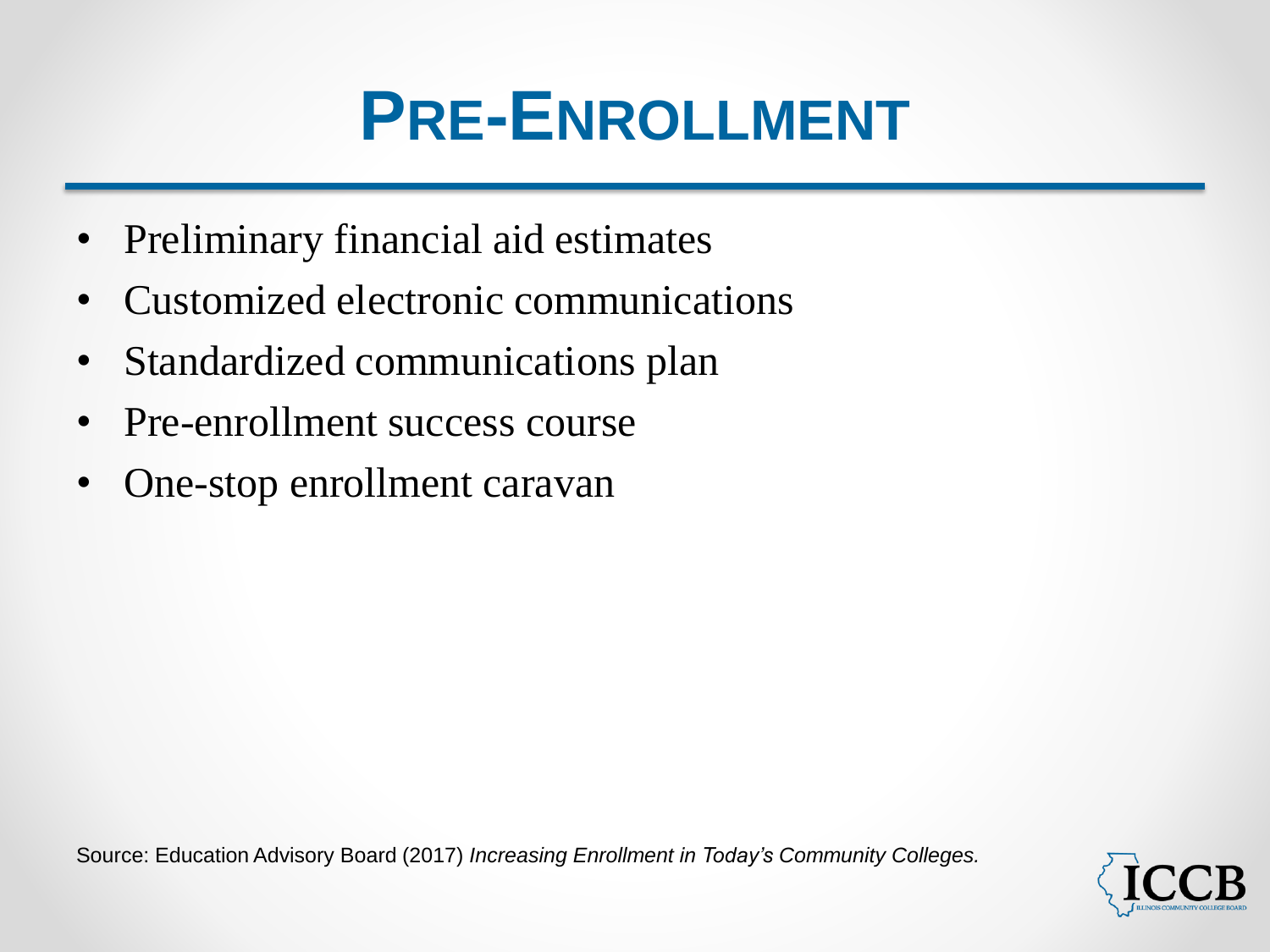### **ENROLLMENT**

- Refine institutional processes
- Articulate clear enrollment steps
- Frame important optional activities as part of the process
- Send missing step enrollment prompts

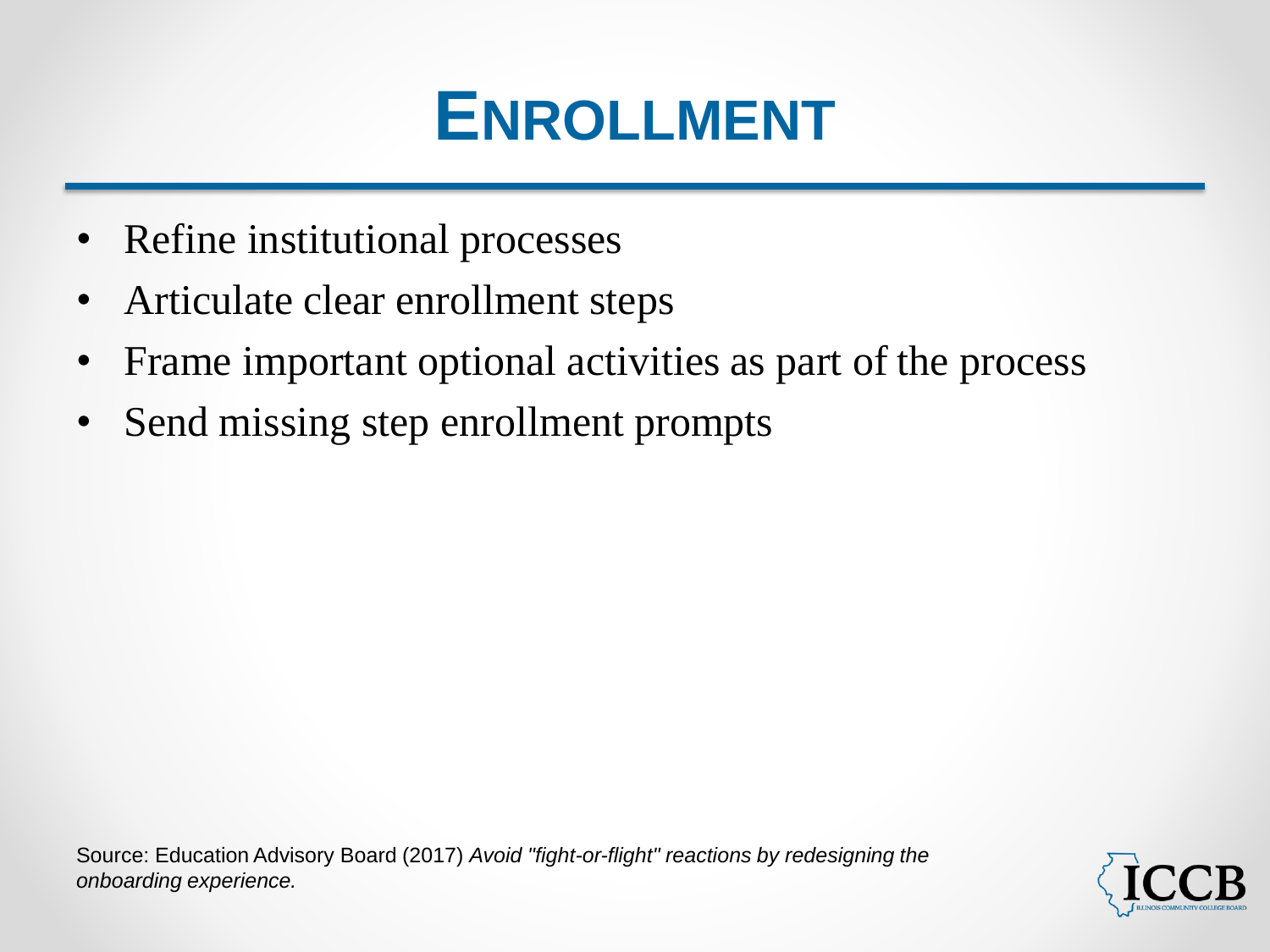

- Capture information about potential non-cognitive risk factors
- Include in admissions process or at new student orientation
- Create a campus services referral matrix to match student responses to services
- Customize invitations to participate in right-fit clubs, programs, and services

Source: Education Advisory Board (2017) *Building Pathways to Community College Success.*

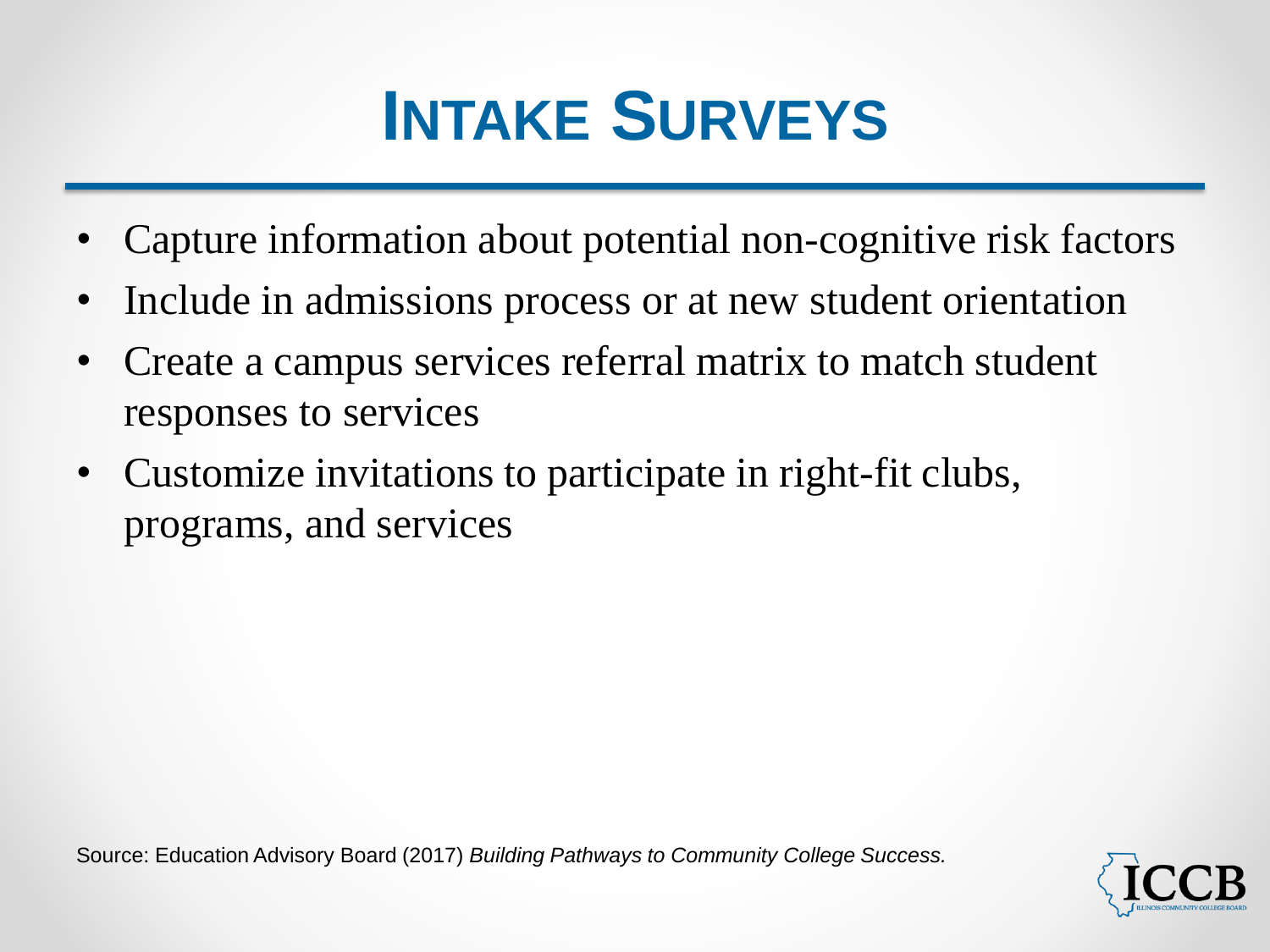### **ADVISING**

- Connect with students early
- Require advising prior to registration
- Improve the depth of conversation
- Find scalable strategies

Source: Center for Community College Student Engagement. (2018) *Show me the way: The power of advising in community colleges.*